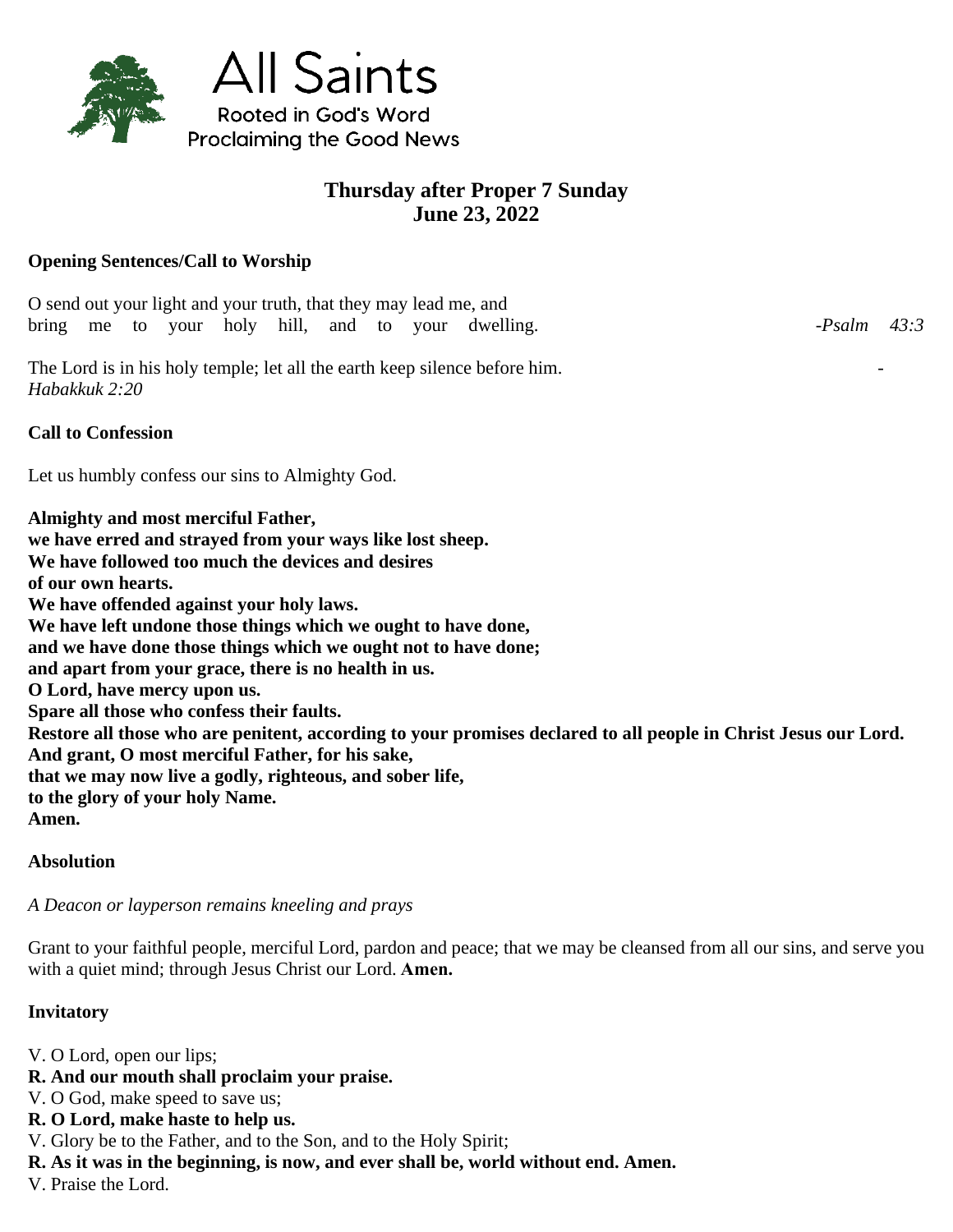### **R. The Lord's Name be praised.**

**Venite (Psalm 95)**

**O come, let us sing unto the Lord; let us heartily rejoice in the strength of our salvation. Let us come before his presence with thanksgiving and show ourselves glad in him with psalms. For the Lord is a great God and a great King above all gods. In his hand are all the depths of the earth, and the heights of the hills are his also. The sea is his, for he made it, and his hands prepared the dry land. O come, let us worship and fall down, and kneel before the Lord our Maker. For he is our God, and we are the people of his pasture, and the sheep of his hand. Psalms 122,123**

**I was glad when they said to me, "Let us go to the house of the Lord!"**

**2 Our feet have been standing within your gates, O Jerusalem!**

**3 Jerusalem—built as a city that is bound firmly together, 4 to which the tribes go up, the tribes of the Lord, as was decreed for[a] Israel,**

 **to give thanks to the name of the Lord.**

**5 There thrones for judgment were set, the thrones of the house of David.**

**6 Pray for the peace of Jerusalem! "May they be secure who love you!**

**7 Peace be within your walls and security within your towers!"**

**8 For my brothers and companions' sake I will say, "Peace be within you!"**

**9 For the sake of the house of the Lord our God, I will seek your good.**

**123: To you I lift up my eyes, O you who are enthroned in the heavens! 2 Behold, as the eyes of servants look to the hand of their master, as the eyes of a maidservant to the hand of her mistress, so our eyes look to the Lord our God, till he has mercy upon us.**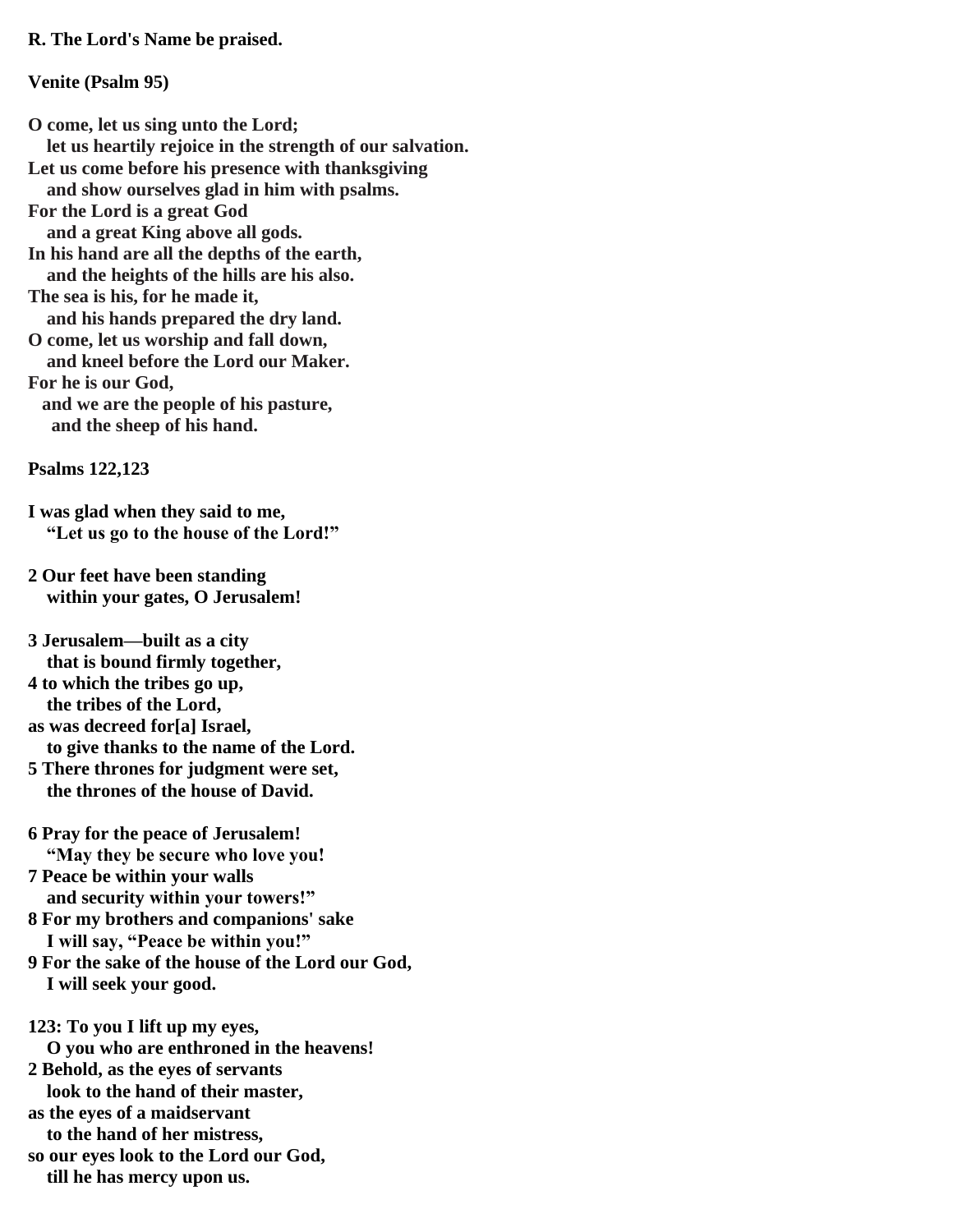**3 Have mercy upon us, O Lord, have mercy upon us, for we have had more than enough of contempt.**

**4 Our soul has had more than enough of the scorn of those who are at ease, of the contempt of the proud.**

**Glory be to the Father, and to the Son, and to the Holy Spirit; As it was in the beginning, is now, and ever shall be, World without end. Amen.**

### **Judges 6:1,6,11-24,33-40**

The people of Israel did what was evil in the sight of the Lord, and the Lord gave them into the hand of Midian seven years.

6 And Israel was brought very low because of Midian. And the people of Israel cried out for help to the Lord.

11 Now the angel of the Lord came and sat under the terebinth at Ophrah, which belonged to Joash the Abiezrite, while his son Gideon was beating out wheat in the winepress to hide it from the Midianites. 12 And the angel of the Lord appeared to him and said to him, "The Lord is with you, O mighty man of valor." 13 And Gideon said to him, "Please, my lord, if the Lord is with us, why then has all this happened to us? And where are all his wonderful deeds that our fathers recounted to us, saying, 'Did not the Lord bring us up from Egypt?' But now the Lord has forsaken us and given us into the hand of Midian." 14 And the Lord turned to him and said, "Go in this might of yours and save Israel from the hand of Midian; do not I send you?" 15 And he said to him, "Please, Lord, how can I save Israel? Behold, my clan is the weakest in Manasseh, and I am the least in my father's house." 16 And the Lord said to him, "But I will be with you, and you shall strike the Midianites as one man." 17 And he said to him, "If now I have found favor in your eyes, then show me a sign that it is you who speak with me. 18 Please do not depart from here until I come to you and bring out my present and set it before you." And he said, "I will stay till you return."

19 So Gideon went into his house and prepared a young goat and unleavened cakes from an ephah of flour. The meat he put in a basket, and the broth he put in a pot, and brought them to him under the terebinth and presented them. 20 And the angel of God said to him, "Take the meat and the unleavened cakes, and put them on this rock, and pour the broth over them." And he did so. 21 Then the angel of the Lord reached out the tip of the staff that was in his hand and touched the meat and the unleavened cakes. And fire sprang up from the rock and consumed the meat and the unleavened cakes. And the angel of the Lord vanished from his sight. 22 Then Gideon perceived that he was the angel of the Lord. And Gideon said, "Alas, O Lord God! For now I have seen the angel of the Lord face to face." 23 But the Lord said to him, "Peace be to you. Do not fear; you shall not die." 24 Then Gideon built an altar there to the

Lord and called it, The Lord Is Peace. To this day it still stands at Ophrah, which belongs to the Abiezrites.

33 Now all the Midianites and the Amalekites and the people of the East came together, and they crossed the Jordan and encamped in the Valley of Jezreel. 34 But the Spirit of the Lord clothed Gideon, and he sounded the trumpet, and the Abiezrites were called out to follow him. 35 And he sent messengers throughout all Manasseh, and they too were called out to follow him. And he sent messengers to Asher, Zebulun, and Naphtali, and they went up to meet them.

36 Then Gideon said to God, "If you will save Israel by my hand, as you have said, 37 behold, I am laying a fleece of wool on the threshing floor. If there is dew on the fleece alone, and it is dry on all the ground, then I shall know that you will save Israel by my hand, as you have said."

38 And it was so. When he rose early next morning and squeezed the fleece, he wrung enough dew from the fleece to fill a bowl with water. 39 Then Gideon said to God, "Let not your anger burn against me; let me speak just once more. Please let me test just once more with the fleece. Please let it be dry on the fleece only, and on all the ground let there be dew." 40 And God did so that night; and it was dry on the fleece only, and on all the ground there was dew.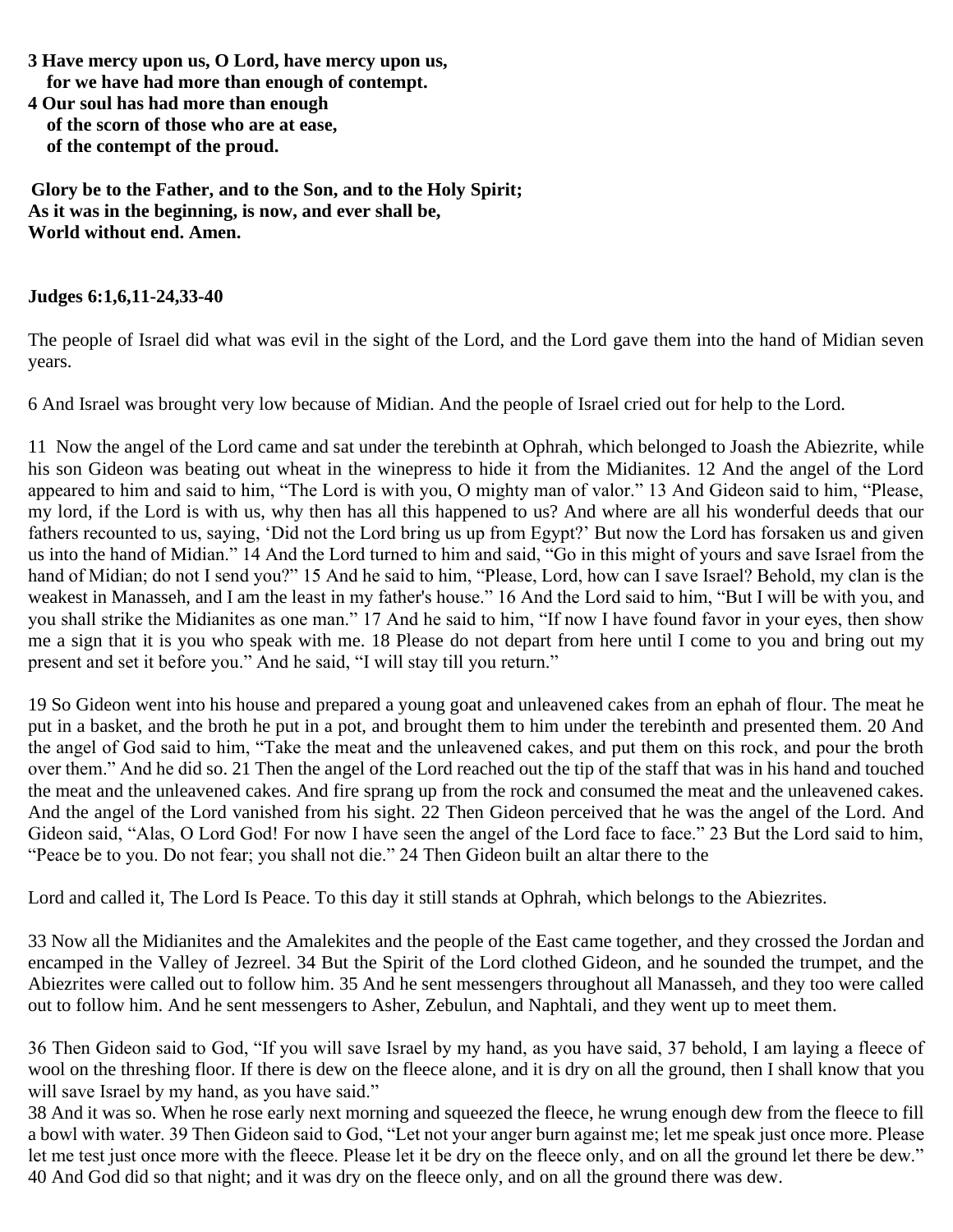The Word of the Lord. *People*: **Thanks be to God.**

### **Te Deum Laudamus** *(We Praise You, O God – p 17)*

**We praise you, O God; we acclaim you as Lord; all creation worships you, the Father everlasting. To you all angels, all the powers of heaven, the cherubim and seraphim, sing in endless praise: Holy, Holy, Holy, Lord God of power and might, heaven and earth are full of your glory. The glorious company of apostles praise you. The noble fellowship of prophets praise you. The white-robed army of martyrs praise you. Throughout the world the holy Church acclaims you: Father, of majesty unbounded, your true and only Son, worthy of all praise, and the Holy Spirit, advocate and guide. You, Christ, are the king of glory, the eternal Son of the Father. When you took our flesh to set us free you humbly chose the Virgin's womb. You overcame the sting of death and opened the kingdom of heaven to all believers. You are seated at God's right hand in glory. We believe that you will come to be our judge. Come then, Lord, and help your people, bought with the price of your own blood, and bring us with your saints to glory everlasting.**

### **1 Thessalonians 2:1-16**

33 Now all the Midianites and the Amalekites and the people of the East came together, and they crossed the Jordan and encamped in the Valley of Jezreel. 34 But the Spirit of the Lord clothed Gideon, and he sounded the trumpet, and the Abiezrites were called out to follow him. 35 And he sent messengers throughout all Manasseh, and they too were called out to follow him. And he sent messengers to Asher, Zebulun, and Naphtali, and they went up to meet them.

36 Then Gideon said to God, "If you will save Israel by my hand, as you have said, 37 behold, I am laying a fleece of wool on the threshing floor. If there is dew on the fleece alone, and it is dry on all the ground, then I shall know that you will save Israel by my hand, as you have said."

38 And it was so. When he rose early next morning and squeezed the fleece, he wrung enough dew from the fleece to fill a bowl with water. 39 Then Gideon said to God, "Let not your anger burn against me; let me speak just once more. Please let me test just once more with the fleece. Please let it be dry on the fleece only, and on all the ground let there be dew." 40 And God did so that night; and it was dry on the fleece only, and on all the ground there was dew.

 *Reader*: The Word of the Lord. *People*: **Thanks be to God.**

**Ecce, Deus** *(Surely, it is God who saves me pp 85,86)*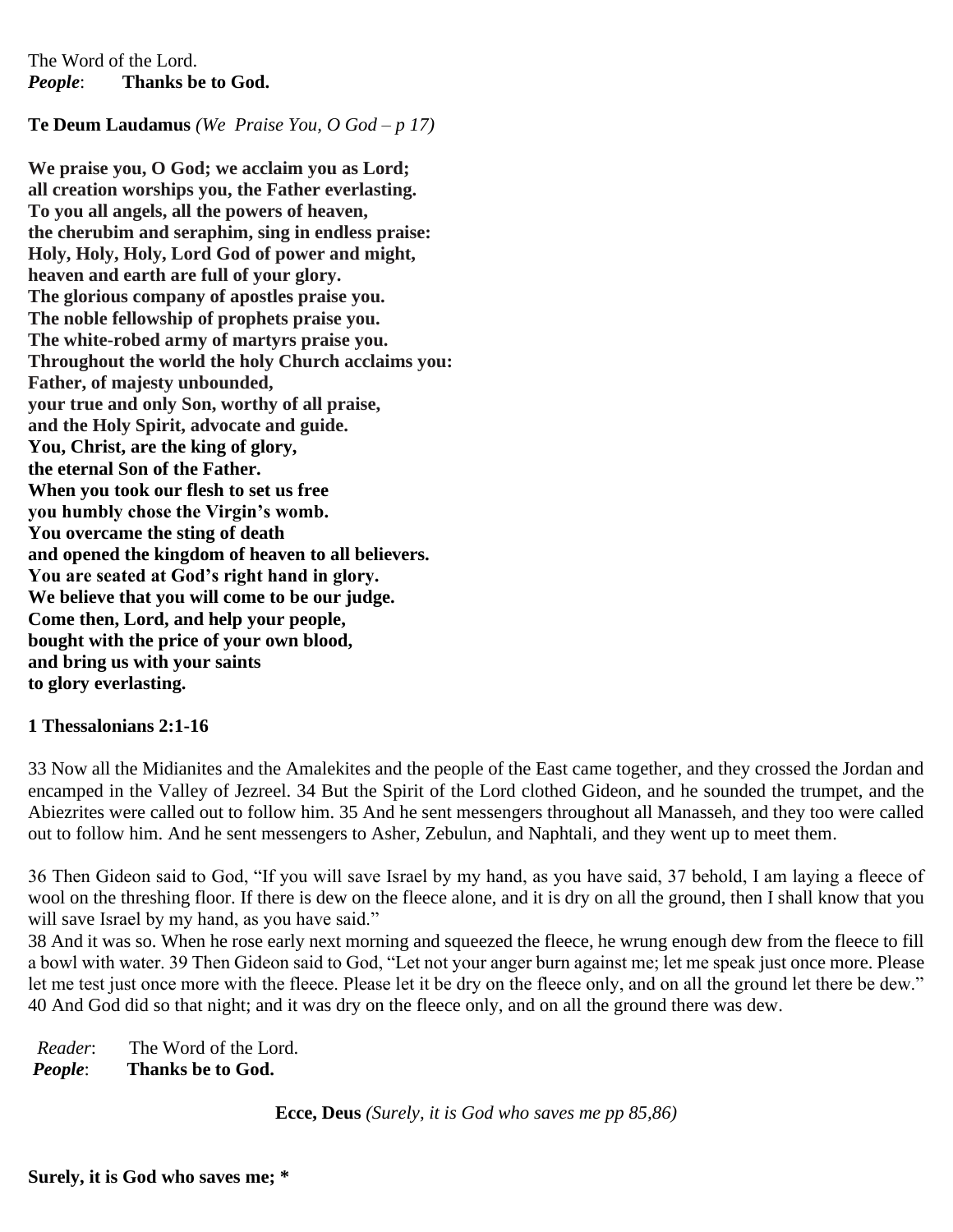**I will trust in him and not be afraid. For the Lord is my stronghold and my sure defense, \* and he will be my Savior. Therefore you shall draw water with rejoicing \* from the springs of salvation. And on that day you shall say, \* Give thanks to the Lord and call upon his Name; Make his deeds known among the peoples; \* see that they remember that his Name is exalted. Sing the praises of the Lord, for he has done great things, \* and this is known in all the world. Cry aloud, inhabitants of Zion, ring out your joy, \* for the great one in the midst of you is the Holy One of Israel. Glory be to the Father, and to the Son, and to the Holy Spirit; \* as it was in the beginning, is now, and ever shall be, world without end. Amen.** - *Isaiah 12:2-6* 

**Apostles' Creed**

**I believe in God, the Father almighty, creator of heaven and earth. I believe in Jesus Christ, his only Son, our Lord. He was conceived by the Holy Spirit and born of the Virgin Mary. He suffered under Pontius Pilate, was crucified, died, and was buried. He descended to the dead. On the third day he rose again. He ascended into heaven, and is seated at the right hand of the Father. He will come again to judge the living and the dead. I believe in the Holy Spirit,**

 **the holy catholic Church, the communion of saints, the forgiveness of sins, the resurrection of the body, and the life everlasting. Amen**

#### **The Prayers**

*Officiant*: The Lord be with you. *People:* **And with your spirit.** *Officiant*: Let us pray. Lord, have mercy upon us. **Christ, have mercy upon us.** Lord, have mercy upon us.

*Officiant and People*

**Our Father, who art in heaven, hallowed be thy Name, thy kingdom come, thy will be done, on earth as it is in heaven. Give us this day our daily bread. And forgive us our trespasses,**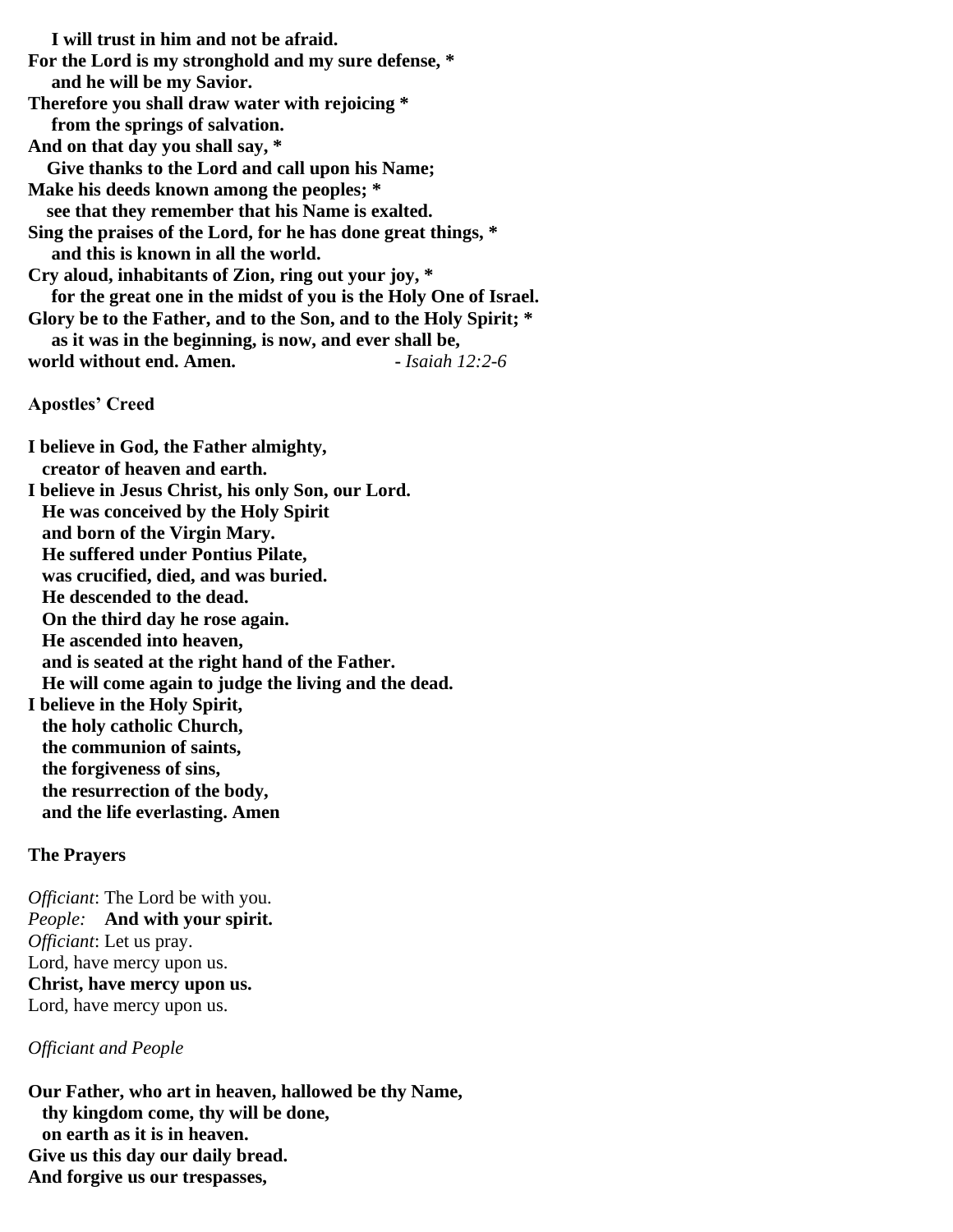**as we forgive those who trespass against us. And lead us not into temptation, but deliver us from evil. For thine is the kingdom, and the power, and the glory, for ever and ever. Amen.**

*Officiant*: O Lord, show your mercy upon us; *People:* **And grant us your salvation.** *Officiant*: O Lord, guide those who govern us; *People:* **And lead us in the way of justice and truth.** *Officiant*: Clothe your ministers with righteousness; *People:* **And let your people sing with joy.** *Officiant*: O Lord, save your people; *People:* **And bless your inheritance.** *Officiant*: Give peace in our time, O Lord; *People:* **And defend us by your mighty power.** *Officiant*: Let not the needy, O Lord, be forgotten; *People:* **Nor the hope of the poor be taken away.** *Officiant*: Create in us clean hearts, O God; *People:* **And take not your Holy Spirit from us.**

# **The Collect of the Day**

Lord of all power and might, the author and giver of all good things: Graft in our hearts the love of your Name, increase in us true religion, nourish us with all goodness, and bring forth in us the fruit of good works; through Jesus Christ our Lord, who lives and reigns with you and the Holy Spirit, one God, for ever and ever. **Amen. Other Collects (pgs. 22-24)**

O God, the author of peace and lover of concord, to know you is eternal life and to serve you is perfect freedom: Defend us, your humble servants, in all assaults of our enemies; that we, surely trusting in your defense, may not fear the power of any adversaries, through the might of Jesus Christ our Lord. **Amen.**

O God, the King eternal, whose light divides the day from the night and turns the shadow of death into the morning: Drive far from us all wrong desires, incline our hearts to keep your law, and guide our feet into the way of peace; that, having done your will with cheerfulness during the day, we may, when night comes, rejoice to give you thanks; through Jesus Christ our Lord. **Amen.**

# **Prayer for Mission**

O God, you have made of one blood all the peoples of the earth, and sent your blessed Son to preach peace to those who are far off and to those who are near: Grant that people everywhere may seek after you and find you; bring the nations into your fold; pour out your Spirit upon all flesh; and hasten the coming of your kingdom; through Jesus Christ our Lord. **Amen**.

*The Officiant may invite the People to offer intercessions and thanksgivings.*

# **General Thanksgiving**

**Almighty God, Father of all mercies, we your unworthy servants give you humble thanks for all your goodness and loving-kindness to us and to all whom you have made. We bless you for our creation, preservation, and all the blessings of this life; but above all for your immeasurable love**